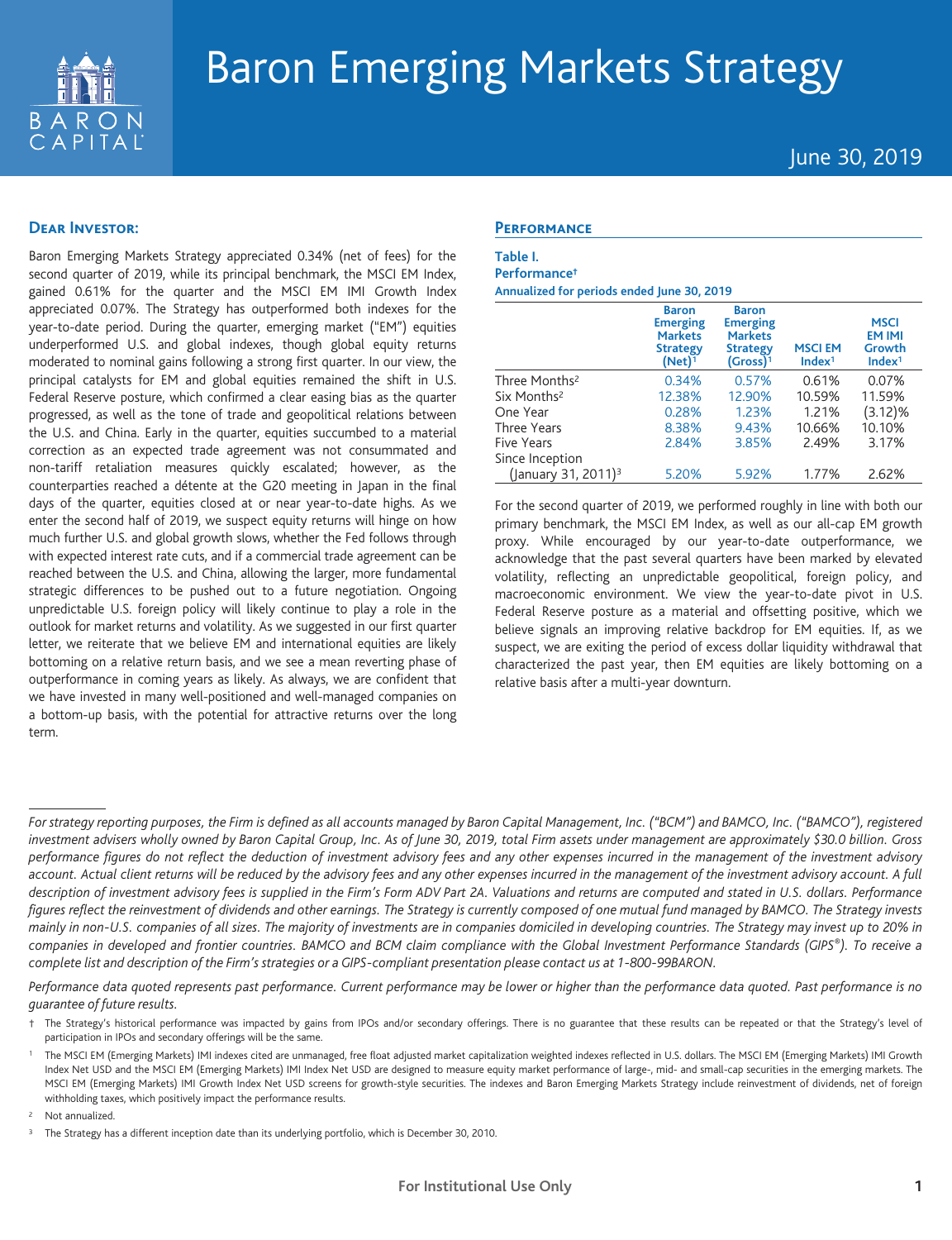# **Baron Emerging Markets Strategy**

During the quarter, positive relative performance was led by stock selection effect in the Consumer Discretionary sector, driven by our investments in **China International Travel Service Limited**, the dominant operator of duty-free retail stores in mainland China, and **KIA Motors Corporation**, due to its significant success in new model introductions. In addition, **Copa Holdings, S.A**., the highly profitable LATAM airline based in Panama, **Rumo S.A**., the Brazilian rail and logistics operator with a near monopoly, and **Techtronic Industries Co. Ltd.**, a branded power-tool manufacturer based in Hong Kong, powered strong relative performance in the Industrials sector. From a country perspective, Korea and our Brazil and Argentina reform themes delivered positive relative performance during the quarter.

Offsetting a portion of the above, adverse stock selection in the Energy sector was driven by **Tullow Oil plc** of the U.K. and **KunLun Energy Company Limited** of China. In addition, an overweight position in Health Care, the worst performing sector in the Strategy's index for the quarter, detracted from relative performance. Finally, from a country perspective, poor stock selection effect in India, largely related to our India financial inclusion, wealth management, and affordable housing themes was a drag during the quarter, as liquidity strains lingered and impacted the near-term earnings outlook. We are confident that the recent Modi election victory and anticipated reform agenda will alleviate such strains in coming quarters.

#### **Table II.**

**Top contributors to performance for the quarter ended June 30, 2019**

|                                 | Percent<br><b>Impact</b> |
|---------------------------------|--------------------------|
| PagSeguro Digital Ltd.          | 0.51%                    |
| Sberbank of Russia PISC         | 0.41                     |
| B3 S.A. - Brasil, Bolsa, Balcao | 0.31                     |
| CP All Plc.                     | 0.24                     |
| <b>KIA Motors Corporation</b>   | 0.24                     |

Shares of **PagSeguro Digital Ltd.**, a payment processor and merchant acquirer, rose in the quarter due to improving sentiment in Brazil and minimal competitive intensity among the company's micro-merchant customer base. We retain conviction, as we believe PagSeguro will continue to build out a product ecosystem allowing it to offer digital banking products to customers.

**Sberbank of Russia PJSC** is the largest bank in Russia, with dominant market share in loans and deposits. Sberbank advanced during the quarter as the company continued to report strong operating results and reaffirmed its commitment to a higher dividend payout. The stock also benefited from a significant decline in Russia's country-related risk. In addition to its dominant market position, superior profitability, and high dividend payment capacity, Sberbank's early adoption of technology to compete in the changing landscape for financial services is an advantage, in our view.

**B3 S.A. – Brasil, Bolsa, Balcao** operates exchanges in Brazil for trading financial products and provides registration of non-standard derivatives contracts and bank funding instruments. The stock contributed to performance as Brazil's ongoing economic recovery drove higher trading volumes for equities and derivatives. The company reported strong first quarter results with revenue growth of 24% and EBITDA growth of 27%. We continue to own the stock because we believe B3 will benefit from the long-term development of the Brazilian capital markets.

Shares of **CP All Plc.**, Thailand's largest 7-Eleven convenience chain operator, rose in the quarter following consumer spending data that exceeded analyst

estimates and early signs of progress on the internal "offline-to-online" strategy. We expect CP All to continue its store footprint growth strategy and augment its service portfolio with a greater variety of ready-to-eat options that should boost spending in the store. Over time, we believe these stores will form the "last mile" logistics network for many e-commerce vendors.

Shares of **KIA Motors Corporation** contributed to performance due to financial results that beat Street estimates. We believe KIA has built a strong pipeline of new models that will lead to earnings growth over the next two to three years. Recent success of the Telluride SUV in the U.S. has been cheered by investors, and we expect KIA to continue driving significant growth with new product launches.

#### **Table III.**

**Top detractors from performance for the quarter ended June 30, 2019**

|                                                 | Percent<br><b>Impact</b> |
|-------------------------------------------------|--------------------------|
| Alibaba Group Holding Limited                   | $-0.33%$                 |
| Sasol Limited                                   | $-0.26$                  |
| Hangzhou Hikvision Digital Technology Co., Ltd. | $-0.24$                  |
| Piramal Enterprises Limited                     | $-0.22$                  |
| Tullow Oil plc                                  | $-0.19$                  |

**Alibaba Group Holding Limited** is the largest retailer and e-commerce company in China. The company owns and operates shopping platforms Taobao and Tmall as well as 33% of Ant Financial, which operates Alipay, the largest third-party online payment provider in China. Shares declined in the quarter on a softer revenue outlook given accounting and strategy changes at subsidiaries Cainiao and Lazada. However, we believe Alibaba's core business remains nicely profitable and continues to grow rapidly, with tailwinds to the overall company from strong mobile and advertising growth.

**Sasol Limited** is an integrated petrochemical and energy company. Shares declined after the company announced an increase in capital expenditures for its LCCP chemical plant project in the U.S. We remain positive, as Sasol is approaching free cash flow inflection with the launch of the LCCP plant. We do not think the stock is being accurately valued by the market, and we expect to see multiple re-rating as the company executes on its chemicals growth strategy.

Shares of **Hangzhou Hikvision Digital Technology Co., Ltd.**, the world's largest security surveillance equipment manufacturer, fell due to concerns over U.S.-China trade tensions that may adversely affect its business outlook and ability to procure key components. While we do not see any fundamental shift in its ability to deliver long-term sustainable growth in its AI and automation products, we have reduced the position to mitigate the potential short-term volatility in its earnings. Long term, we believe in Hikvision's leading position in China's multi-year manufacturing upgrade cycle.

Shares of **Piramal Enterprises Limited** detracted from performance due to near-term headwinds in the Indian real estate sector, including regulatory changes and tightening liquidity. However, as India's leading financier, the company is benefiting from growing demand for mortgage lending and corporate banking. We believe Piramal is well positioned to weather nearterm volatility and benefit from industry consolidation, and we retain conviction due to the company's strong long-term growth outlook and solid risk management.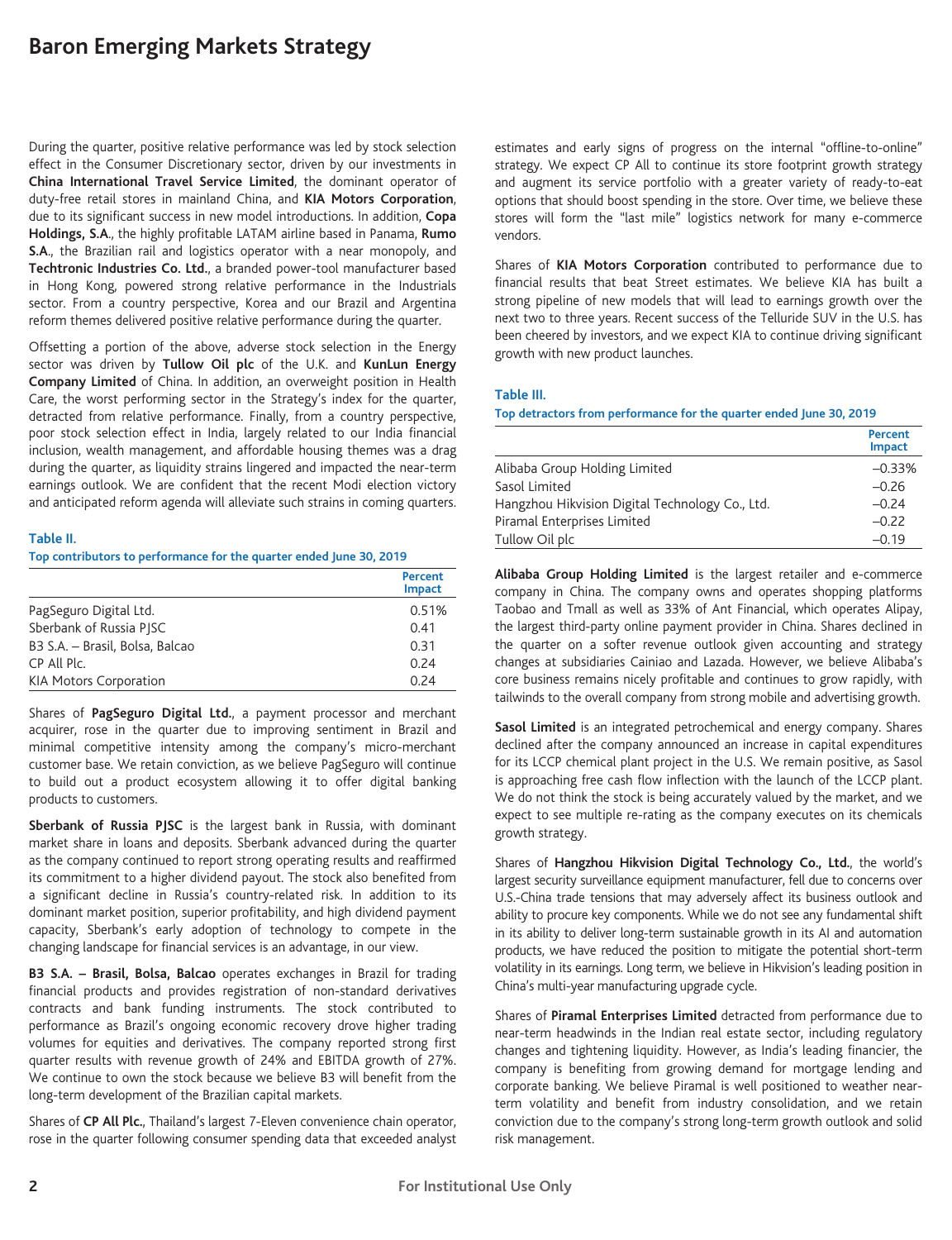**Tullow Oil plc** is an international exploration and production company with operations in Africa and South America. Shares fell because of a decline in oil prices. We like the company due to operational improvements, ramp up of production at the TEN field in Ghana, the deleveraging of its balance sheet, potential monetization of Kenya assets, and exploration upside in South America.

## **PORTFOLIO STRUCTURE**

#### **Table IV.**

#### **Top 10 holdings as of June 30, 2019**

|                                                 | Percent of<br><b>Net Assets</b> |
|-------------------------------------------------|---------------------------------|
| Alibaba Group Holding Limited                   | 3.8%                            |
| <b>Tencent Holdings Limited</b>                 | 3.8                             |
| Sberbank of Russia PISC                         | 2.2                             |
| Samsung Electronics Co., Ltd.                   | 2.1                             |
| Petroleo Brasileiro S.A. Petrobras              | 1.8                             |
| PagSeguro Digital Ltd.                          | 1.8                             |
| B3 S.A. - Brasil, Bolsa, Balcao                 | 1.7                             |
| Rumo S.A.                                       | 1.6                             |
| China Mobile Ltd.                               | 1.6                             |
| Taiwan Semiconductor Manufacturing Company Ltd. | $1.5\,$                         |

## **EXPOSURE BY COUNTRY**

#### **Table V.**

**Percentage of securities by country as of June 30, 2019**

|                      | <b>Percent of</b><br><b>Net Assets</b> |
|----------------------|----------------------------------------|
| China                | 32.2%                                  |
| India                | 15.5                                   |
| Brazil               | 10.0                                   |
| Taiwan               | 7.2                                    |
| South Africa         | 6.2                                    |
| Korea                | 5.1                                    |
| Mexico               | 3.4                                    |
| Russia               | 3.1                                    |
| Philippines          | 2.8                                    |
| Thailand             | 2.4                                    |
| Argentina            | 2.0                                    |
| Hong Kong            | 1.2                                    |
| Panama               | 1.2                                    |
| Finland              | 1.1                                    |
| United Kingdom       | 1.1                                    |
| United Arab Emirates | 0.7                                    |
| Hungary              | 0.5                                    |
| Indonesia            | 0.4                                    |
| Malaysia             | 0.3                                    |
| Nigeria              | 0.0                                    |

*Exposure by Market Cap:* The Strategy may invest in companies of any market capitalization, and we have generally been broadly diversified across large-, mid-, and small-cap companies, as we believe developing world companies of all sizes can exhibit attractive growth potential. At the end of the second quarter of 2019, the Strategy's median market cap was \$9.3 billion, and we were invested 76.5% in large- and giant-cap

companies, 19.2% in mid-cap companies, and 0.7% in small- and micro-cap companies as defined by Morningstar, with the remainder in cash.

## **RECENT ACTIVITY**

During the quarter, we initiated and/or increased several positions associated with our existing themes:

- Mobile e-commerce/artificial intelligence: **Xiaomi Corporation** and **Alibaba Group Holding Limited**
- India financialization: **Bandhan Bank Limited, Reliance Nippon Life Asset Management Limited,** and **Edelweiss Financial Services Limited**
- EM consumption: **China International Travel Service Limited, Copa Holdings, S.A.,** and **CP All Plc.**
- Fintech/digital payments: **Network International Holdings Ltd.**, **StoneCo Ltd**., **LexinFintech Holdings Ltd**., and **Qudian Inc**.

On balance, we approached market volatility during the quarter as offering attractive entry points, as U.S./China trade and strategic relations continued to oscillate, and a wide range of potential outcomes in India's general election were contemplated prior to Modi's convincing victory.

We also exited several positions, most notably **China Construction Bank Corporation**, **Itau Unibanco Holding S.A**., **Coal India Ltd**., and **Smiles Fidelidade S.A**. In general, we aim to increase concentration in holdings where we have highest conviction in quality and return potential, while eliminating lower conviction or smaller holdings over time.

Rather than present the investment thesis for a select number of new investments as we normally do, we would like to use this mid-year letter to review several of our key investment themes, which in aggregate represent roughly 50% of the Strategy's capital. Themes are an important part of our idea generation process whereby we seek the highest likelihood of the greatest value creation based on an important long-term inflection point, change, or trend at an industry or country level. Recent themes include China value-added, Brazil reform & privatization, and India financialization & wealth management. A brief summary of several current themes and total exposure is provided below.

*Mobile e-commerce/Artificial Intelligence/Cloud (13%)*: In our view, these technologies are key drivers of productivity worldwide; new technology platform companies are flourishing in EM as well as in Silicon Valley. Examples include Alibaba Group Holding Limited, Tencent Holdings Limited, GDS Holdings Limited, MercadoLibre, Inc., Reliance Industries Limited, and Yandex N.V.

*EM Consumption/Per Capita Income Growth (13%):* Most EM countries are generally shifting their emphasis from export and infrastructure activity to domestic consumption and per capita income growth. Examples include Wal-Mart de Mexico, S.A.B. de C.V., Copa Holdings, S.A., China International Travel Service Limited, CP All Plc., and Britannia Industries Limited.

*India Financialization/Wealth Management (9%):* Post demonetization, India seeks to vastly increase participation in the formal financial system, capturing private sector assets historically hiding in cash, gold, or unregistered real estate, and recycling such assets into productive investments, unleashing a virtuous cycle. Examples include Kotak Mahindra Bank Ltd., JM Financial Limited, Edelweiss Financial Services Limited, SBI Life Insurance Company Limited, and Bandhan Bank Limited.